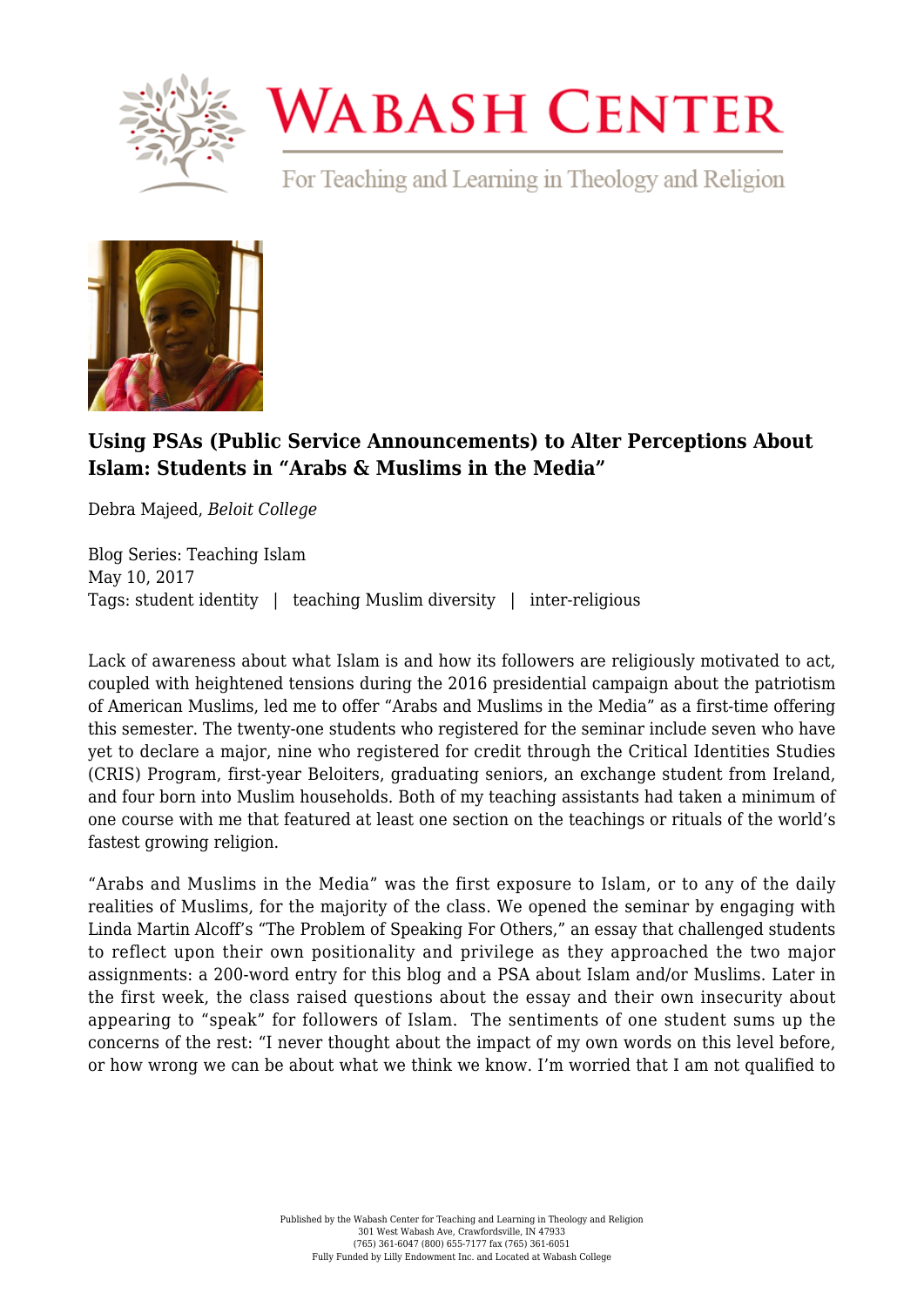## complete the final assignment."

To address such concerns, students received a brief survey of Islamic history and the emergence of Muslim communities in the U.S., along with an introduction to beliefs and practices, and the role of gender and sexuality, in Islam. Throughout the seminar, we critiqued a variety of visual and written representations. Guiding our journey were two primary texts: Evelyn Alsultany, *Arabs and Muslims in the Media*, and Moustafa Bayoumi, *How Does It Feel to be a Problem: Being Young and Arab in America*. Students reflected on the readings in various ways. Ryan, for one, noted, "By reading [Bayoumi's work], I was opened up to the realities of young Arabs in America. I was able to read the real struggles they face from these negative stereotypes."

We watched a number of films, Youtube videos, and documentaries including "Frontline: Muslims," "Persepolis," "Jihad for Love," and "The Kingdom of Heaven." Students were also directed to analyze and review a film, selected from a list of more than 100, whose plots/characters featured Muslims and/or Islam. Interestingly, nearly half the class zeroed in on four: "Malcolm X," "Slumdog Millionaire," "The Battle of Algiers," and "Dirty Pretty Things." Our TAs, Grace Gerloff, and Joshua Randolph, also created a demo PSA that unpacked the concept of jihad. Their efforts helped students visualize what they could accomplish. While I focused on potential content for both the blog entry and PSA, Grace and Joshua mentored students on technical aspects and how to focus on a single idea. Students will present their PSAs during a public forum on May 5.

Here's a selection of student blog entries.

Some students focused on the content of what they learned:

Nikki: "Many Americans seem to view the hijab as a plea for help by its wearer, as though it were a sign of oppression rather than religious expression."

Constance: "The Qur'an states that both men and women should dress modestly, but what modesty means is up to interpretation."

Sasha: "Many people think that hijab refers to a specific style of garment worn by Muslim women but in reality, the concept of hijab is present in both Christianity and Judaism as well as other religions and cultures, just under different names."

Alberto: "In the Qur'an, Muslims are reminded that they are not the only people of God."

Diego: "The term "Allahu Akbar" is an Islamic phrase that translates to 'God is Great.' This is a phrase that is used in celebration, prayer, happiness, and many other occasions to thank God. However, the phrase is commonly tied only to terrorists."

Charlie: "The Angel Gabriel made me reevaluate the way that I was looking at Islam. Though the connection of Islam to Christianity and Judaism was something I had talked about before,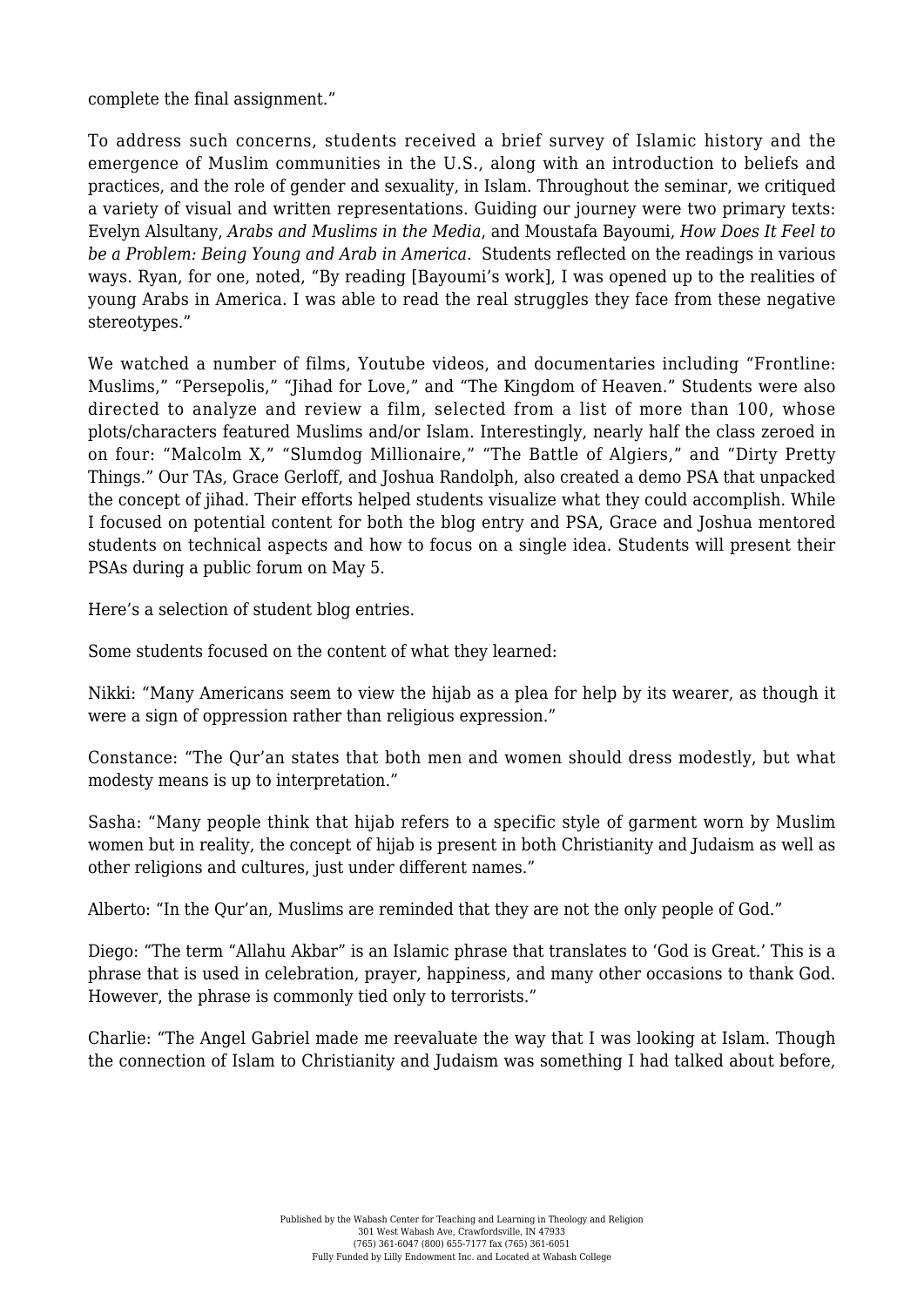this was the first explicit example I had seen that explicitly linked the three Abrahamic religions."

Chris: "The religion we have been told is the 'enemy' of the West, is in actuality more similar to our Christianity than we would currently like to believe."

Joe: "In high school, I enjoyed a series of action novels where the protagonist was an American special forces operative fighting to protect American interests from his Muslim enemies.These books contained blatant generalizations about the violent nature of Islam. I didn't necessarily believe these statements, but I never questioned them."

Ryan: "By taking this class, I have been given great resources about the Muslim religion and the Quran which have allowed me to be able to pick apart what I have been taught and relearn the truth about Muslims and their beliefs."

Seamus: "This course taught me that no matter how many statistics you may know, they are not nearly as valuable as discourse, and the various identities involved, and the perspectives that they bring."

Jessica: "I personally knew nothing about Islam or any of its teachings before this class and the one thing I was very interested in was the hijab. In papers and stories, it is almost portrayed as a sign of oppression, which is not the case at all. I learned from this class the power of personal identity."

Other students reflected upon their own socialization:

Kirsten: "There has been a call in the West to 'save the oppressed Muslim women' because of the belief that Islam is an oppressive religion. When I was younger, I fell for this ploy and believed that Islam required women to dress in a specific way."

Katlyn: "I grew up in a conservative household, I heard considerable stereotypes of Muslims. It narrowed my idea of women in Islam."

Diane: "I took this course because I thought it would be a great way to reflect and dive into how I might be able to navigate stereotypes and deep-rooted, false narratives as an aspiring journalist."

Hana: "I've learned that being Muslim and Anti-Zionist should not automatically qualify me as being anti-Semitic."

Still, others reflected upon the impact of technology on their new knowledge:

Hoodish: "This class taught me that censored media is indeed very destructive. I intend to confront these people by making them acknowledge their biases towards Islam."

Ashley: "Video, specifically, has allowed me to learn about the different struggles that Muslims